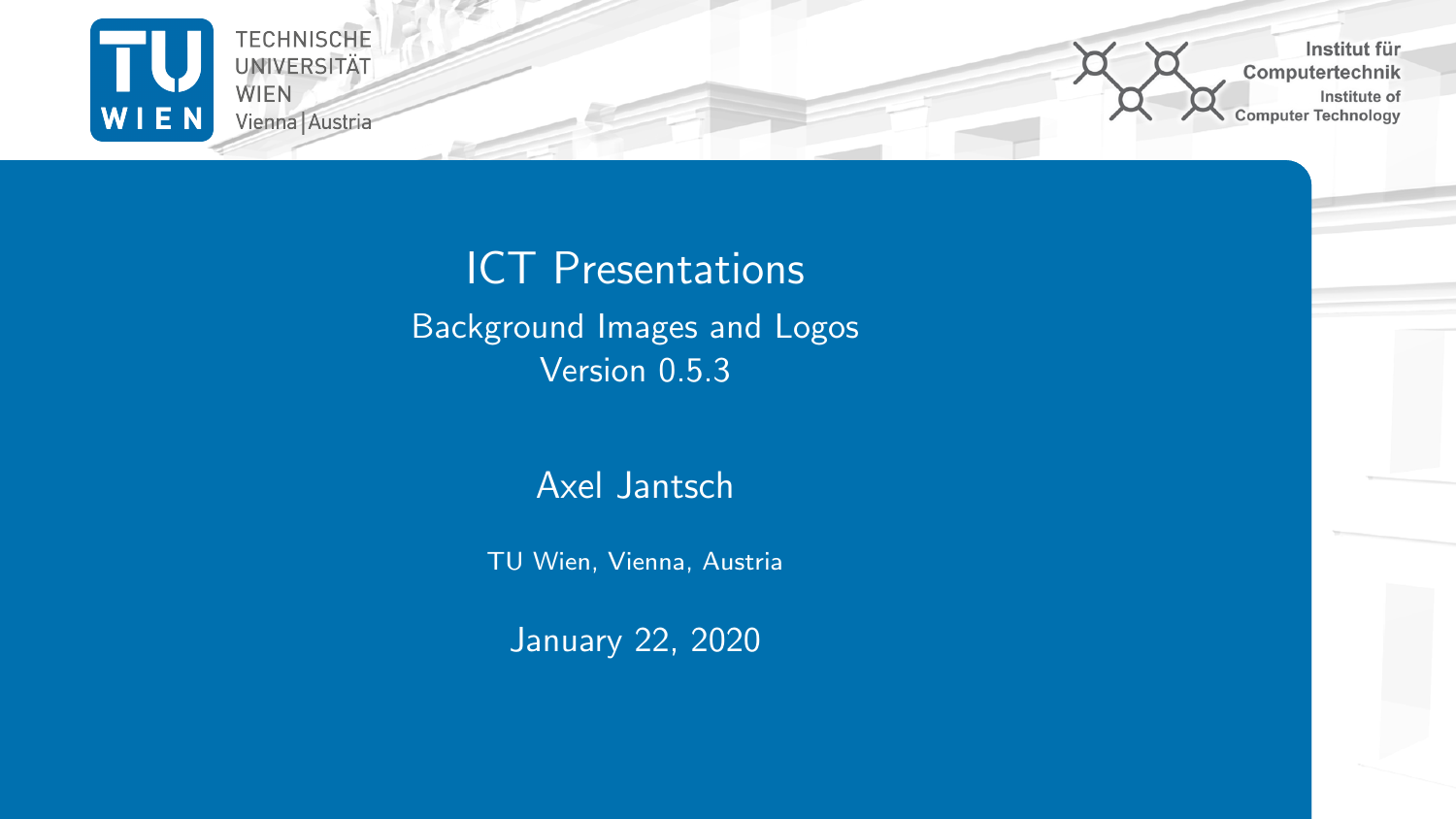- The TU Wien and ICT logos are covered by copyright rules (see [www.tuwien.ac.at\)](www.tuwien.ac.at).
- The rest of the theme is provided under the GNU General Public License v. 3 (GPLv3) [http://www.gnu.org/licenses/.](http://www.gnu.org/licenses/) This means that you can redistribute it and/or modify it under the same license.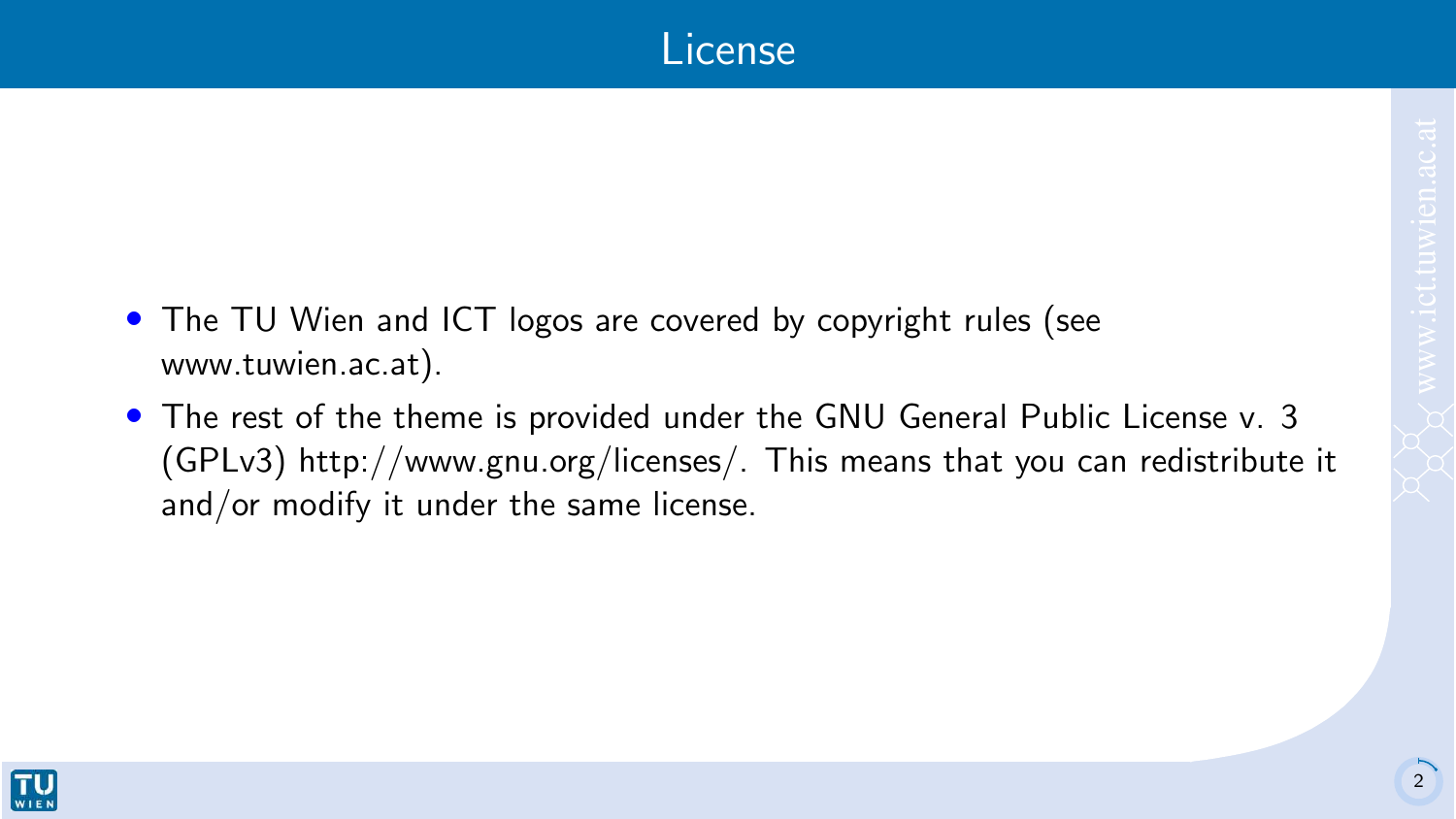This theme is designed for presentations of the Instittue of Computer Technology (ICT) at the TU Wien, Vienna, Austria. [www.ict.tuwien.ac.at.](www.ict.tuwien.ac.at)

#### The theme contains 4 source files

- beamerthemeWien.sty
- beamercolorthemeWien.sty
- beamerinnerthemeWien.sty
- beamerouterthemeWien.sty

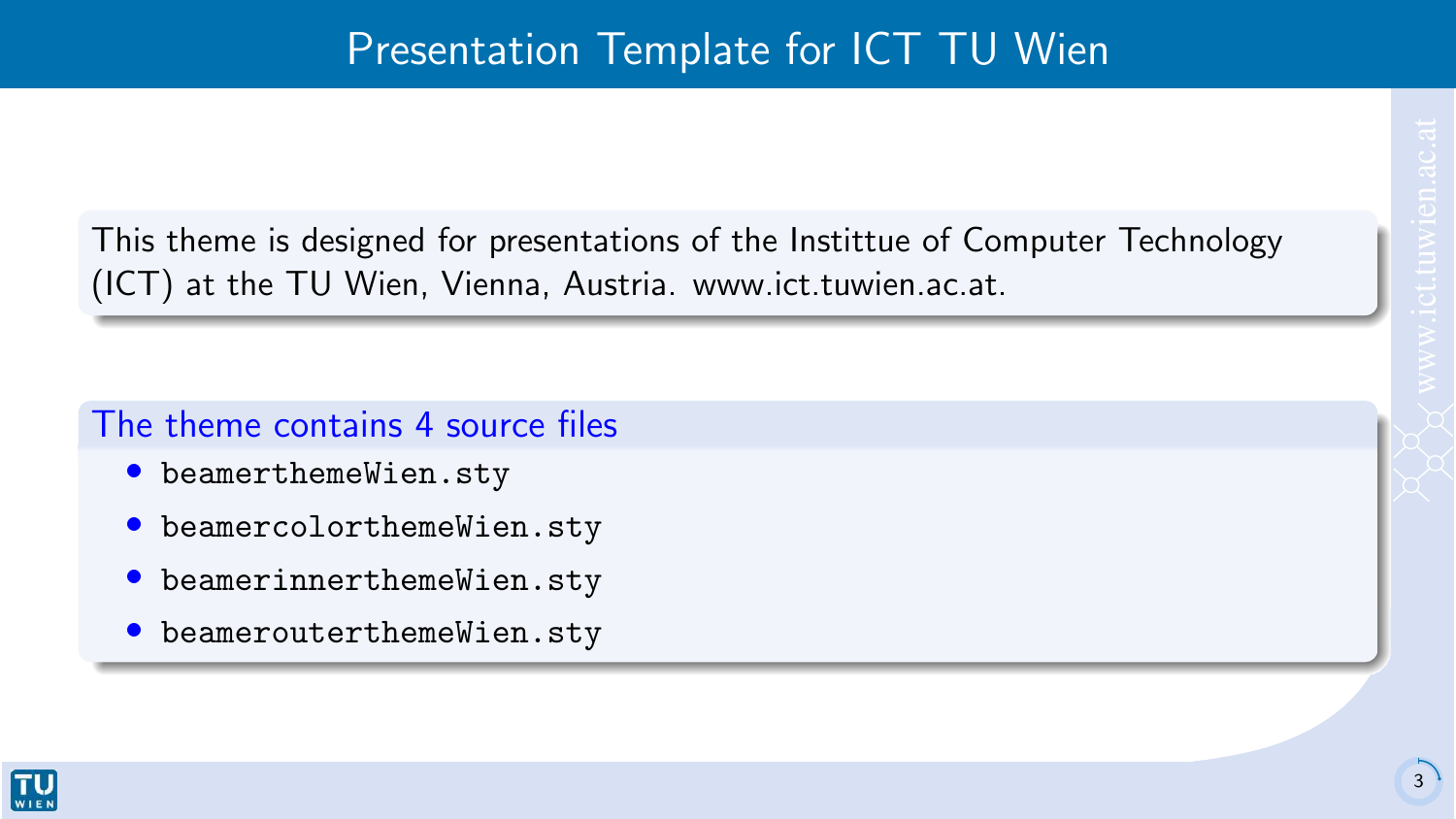The theme can be installed for **local** or **global** use.

#### Local Installation

- Local installation is the simplest way of installing the theme.
- You need to placing the 4 source files in the same folder as your presentation. When you download the theme, the 4 theme files are located in the local folder.
- Alternatively you have a local T<sub>EX</sub> folder under your home directory, where T<sub>EX</sub> finds your packages.

### Global Installation

- If you wish to make the theme globally available, you must put the files in your local latex directory tree. The location of the root of the local directory tree depends on your operating system and the latex distribution.
- Detailed steps on how to proceed installation under various operating systems can be found in Beamer documentation. <sup>4</sup>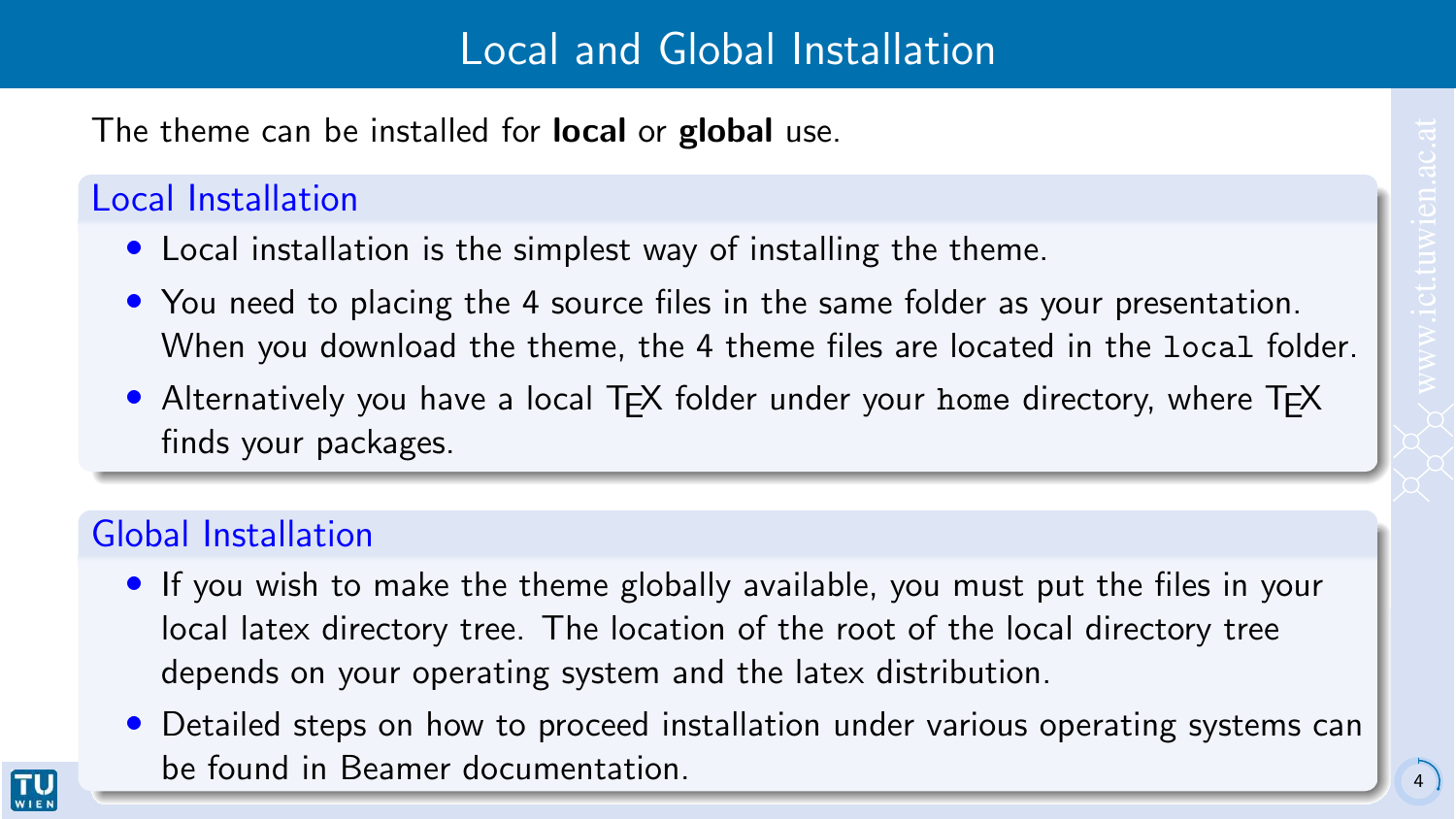For using the Wien Theme you will need the Beamer class installed and the following 4 packages:

- $\bullet$  Tik $7^a$
- $\bullet$  calc
- xcolors
- tcolorbox

Due to the fact that the packages are very common they should be included in your latex distribution in the first place.

<sup>&</sup>lt;sup>a</sup>TikZ is a package for creating beautiful graphics. Have a look at these [online examples](http://www.texample.net/tikz/examples/) or the [pgf user manual.](http://tug.ctan.org/tex-archive/graphics/pgf/base/doc/generic/pgf/pgfmanual.pdf)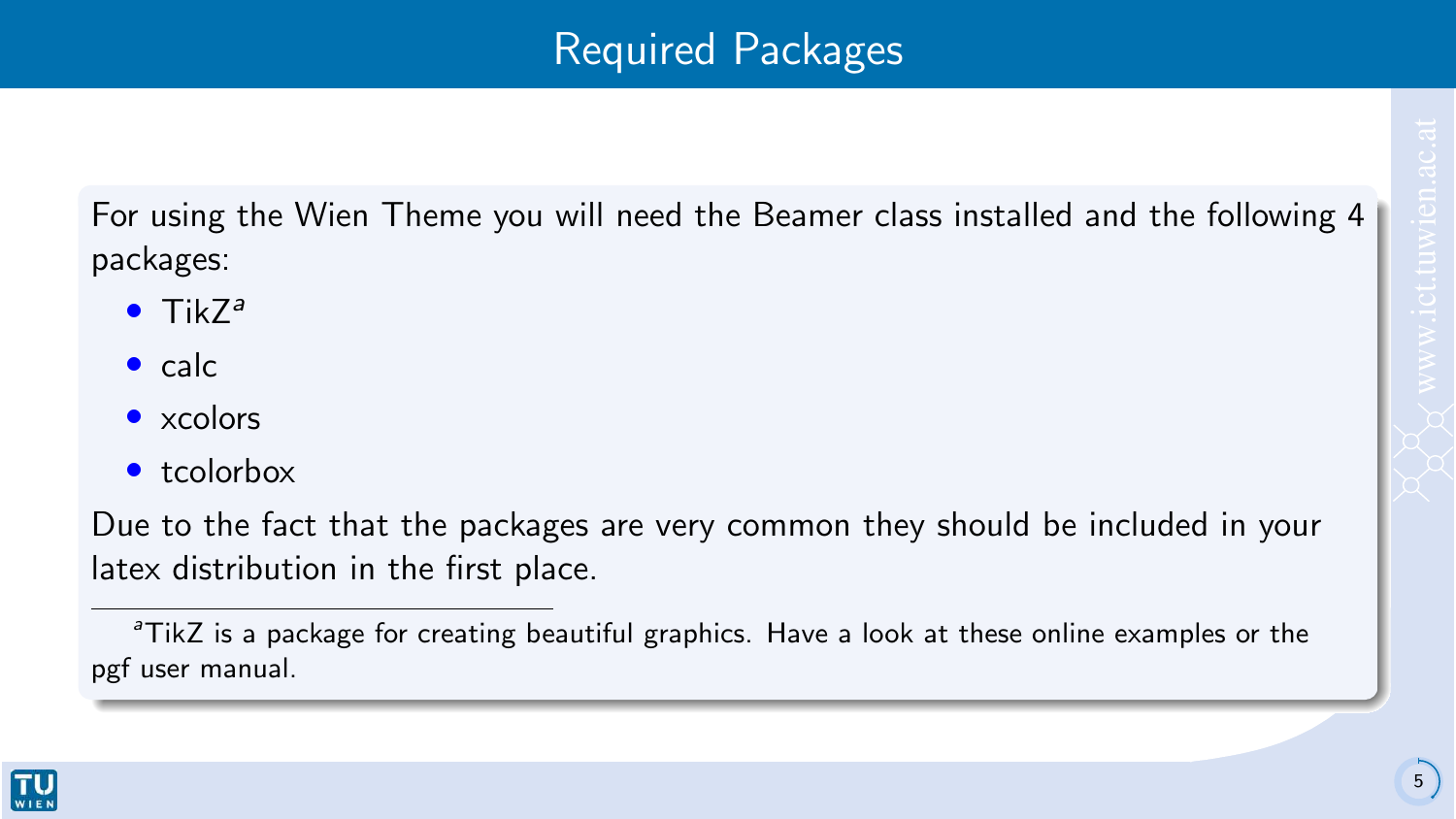#### The Presentation Theme

The Wien Theme can be loaded in a familiar way. In the preamble of your tex file you must type

```
\usetheme[<options>]{Wien}
```
The presentation theme loads the inner, outer and colorWien theme files.

#### The Inner and Outher Themes

If you wish you can load only the color, the inner, or the outer theme directly by usecolortheme[<options>] ${Wien}$  (it has one option)  $\{u$ seinnertheme[<options>] $\{Wien\}$  (it has six options)

useoutertheme[<options>] ${Wien}$  (and it has five options)

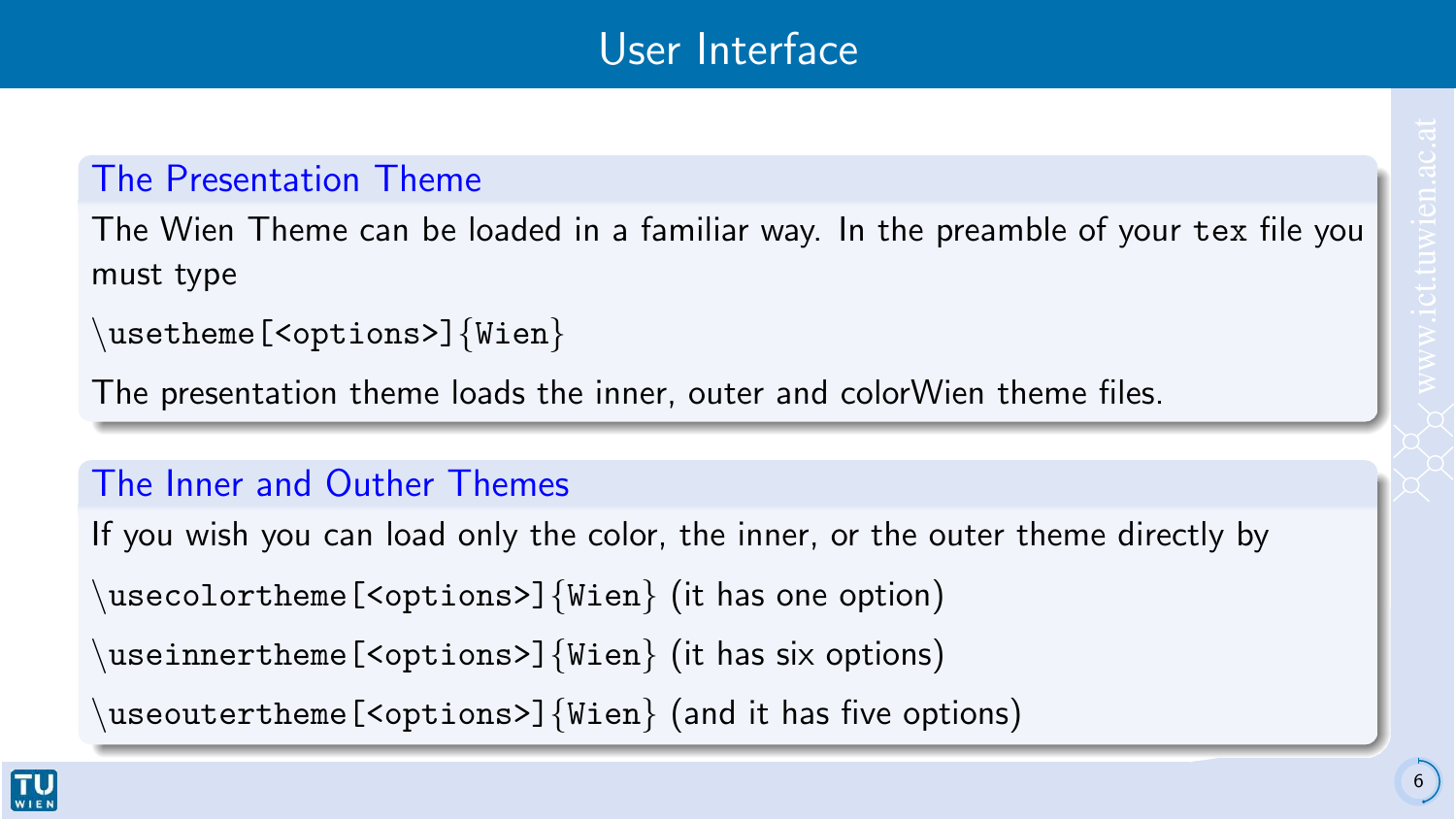Three options controls the logos on the title frame (Inner Theme option).

- logoleft: Set the logo at the top left position. The default is the file TUW-Logo.png.
- logocenter: Set the logo at the top centre position. The default is the file no logo.
- logoright: Set the logo at the top right position. The default is the file ICT-Logo.png.

For this presentation I did not change the default logos, so you could either use \usetheme[reversetitle,notitle,noauthor]{Wien} or \usetheme[reversetitle,notitle,noauthor,

```
logoleft=TUW-Logo.png,
logoright=ICT-Logo.png]{Wien}
```
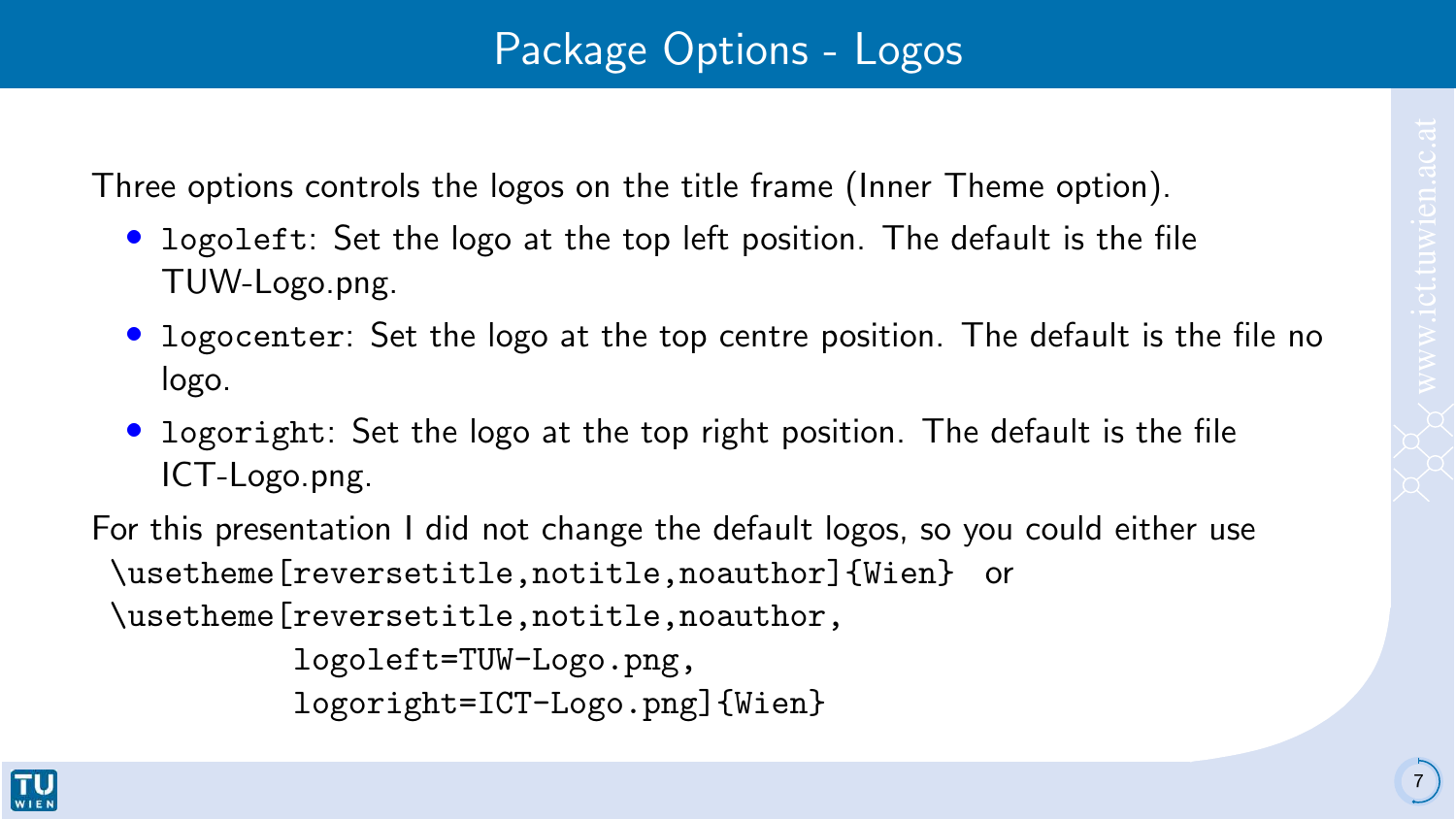## Package Options - Background

Four options control the background images (Inner Theme option).

- backgroundfirst: Set the background image for the first and the last frames. The default is the file TUW-Background.png.
- nobackgroundfirst: Do not use a background image. The default is to use one.
- backgroundmain: Set the background image for all body frames. The default is, depending on the aspect ratio, either ICT-Background-43.pdf, ICT-Background-169.pdf or ICT-Background.pdf.
- nobackgroundmain: Do not use a background image. The default is to use one.

For this presentation I did not change the default background, so you could either use \usetheme[reversetitle,notitle,noauthor]{Wien} or \usetheme [reversetitle,notitle,noauthor,

backgroundfirst=TUW-Background.png,

backgroundmain=ICT-Background-43.pdf]{Wien}

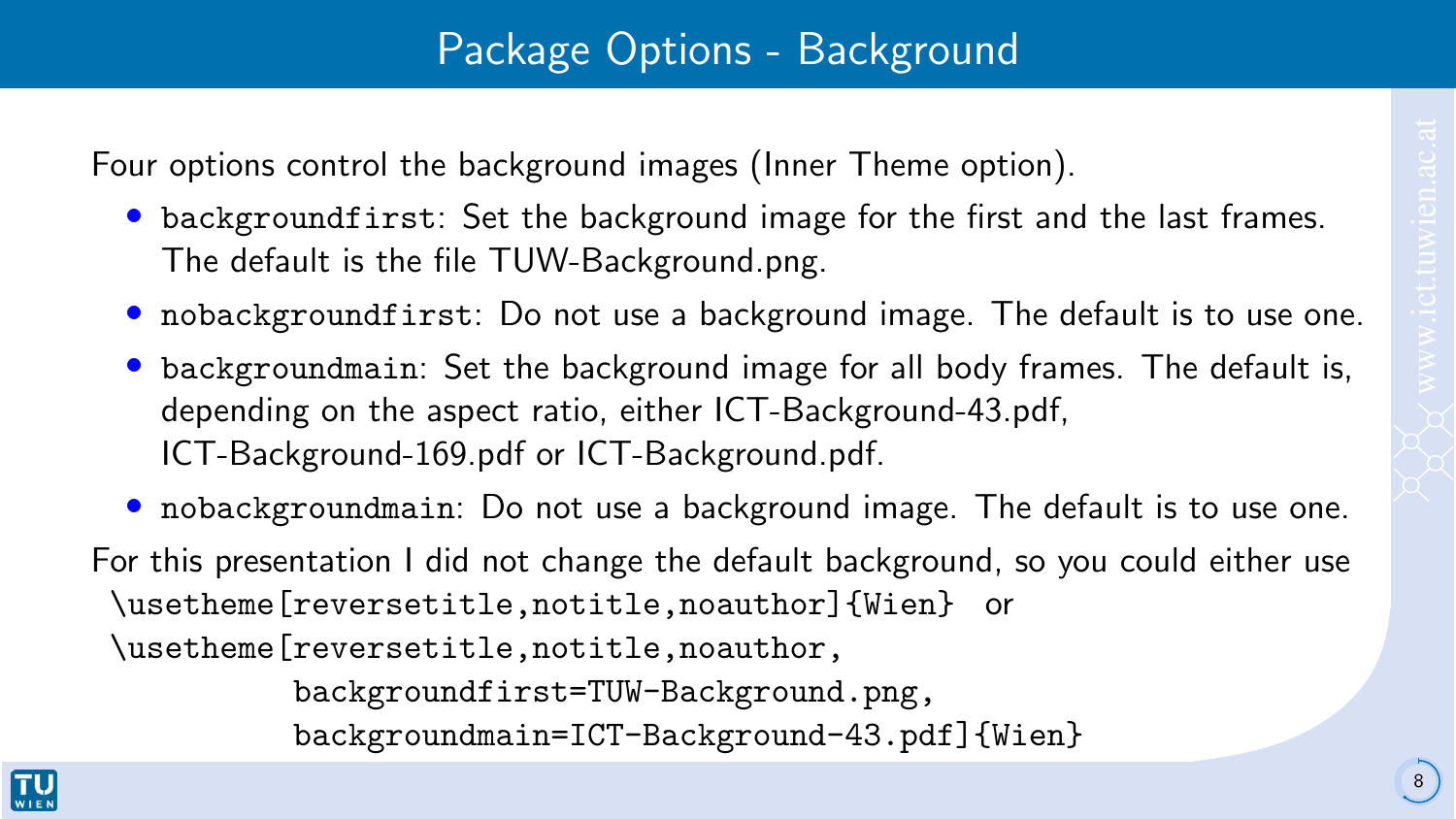One option controls the appearance of the title line on each frame (Outer Theme option).

• reversetitle: Set the frame title to blue and foreground to white. The default is a blue font on white background.

For this presentation I used

\usetheme[reversetitle,notitle,noauthor]{Wien}

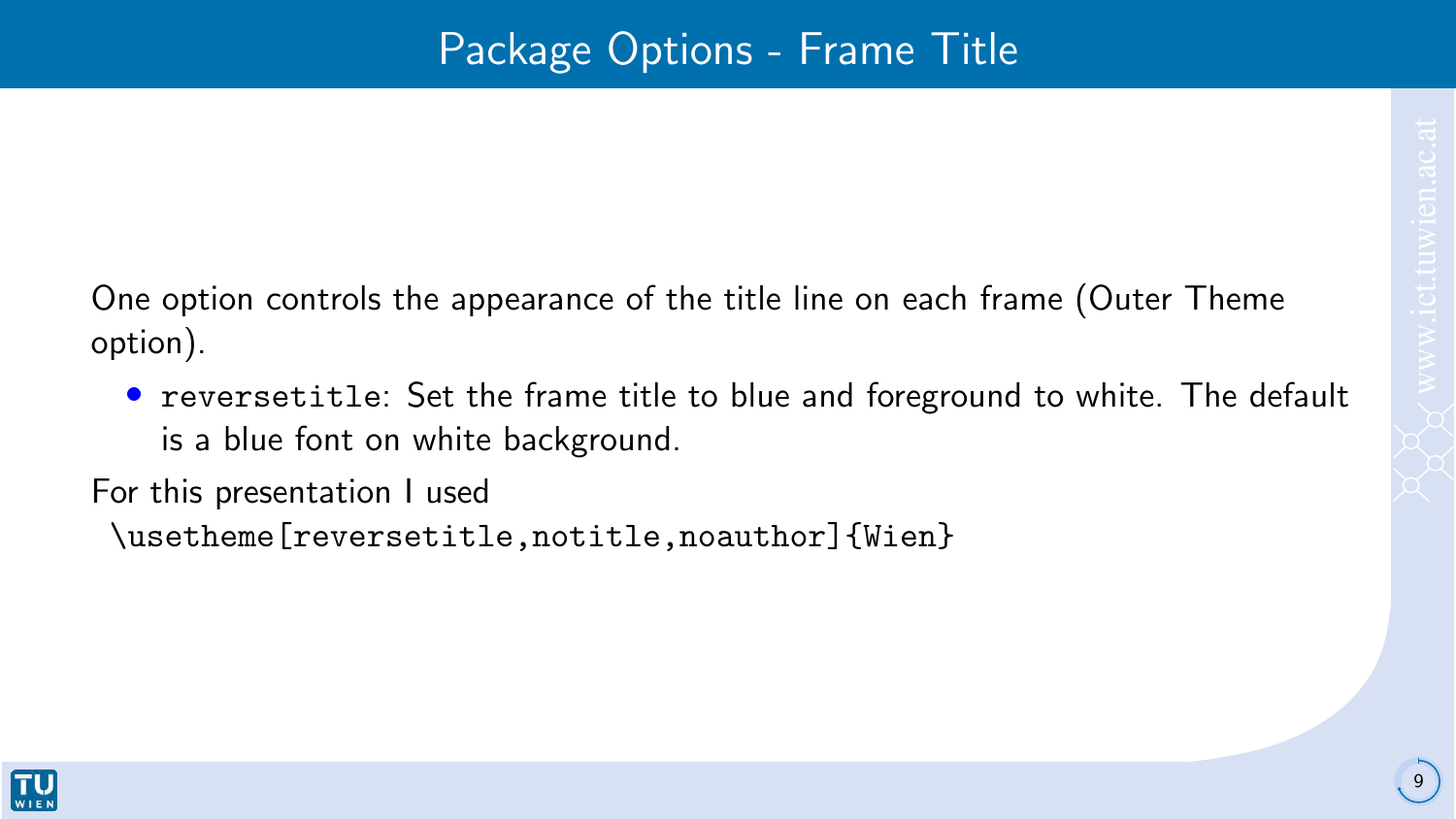10

Four options control the content of the foot line (Outer Theme options).

- noauthor: No author is shown in the central part of the foot line.
- notitle: No title is shown in the central part of the foot line.
- noframnumber: No frame number is shown in the right part of the foot line inside the progress circle.
- nocircle: No progress circle is shown.

For this presentation I used

\usetheme[reversetitle,notitle,noauthor]{Wien}

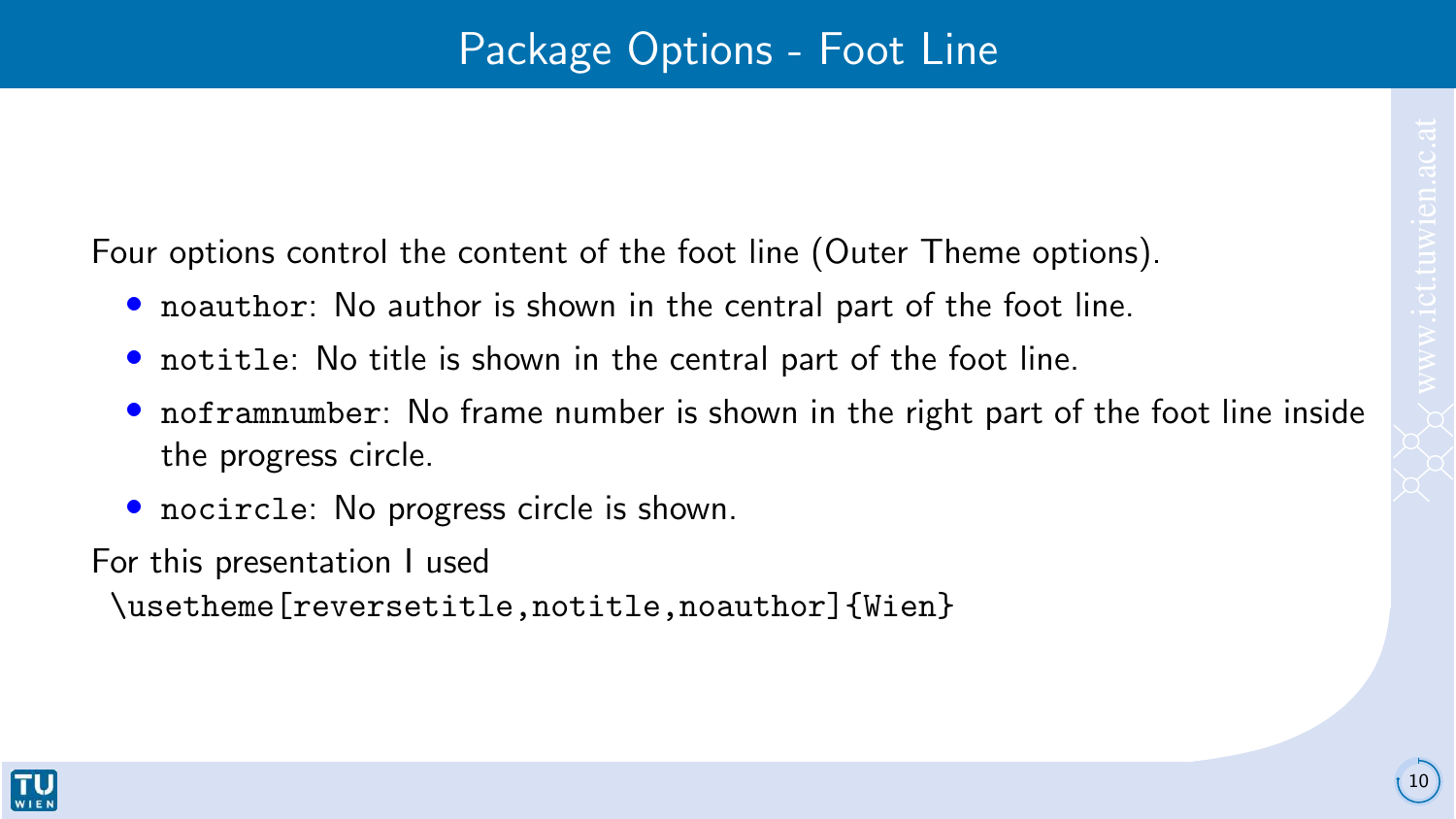The title page can be populated with title, author, institution and date. For instance, I used

```
\title{ICT Presentations}
\subtitle{Background Images and Logos }
\author{Axel Jantsch}
\institute[TU Wien]{TU Wien, Vienna, Austria}
\date{\today}
```

```
\begin{document}
\begin{frame}
 \titlepage
\end{frame}
```
to produce the title pages of this presentation.

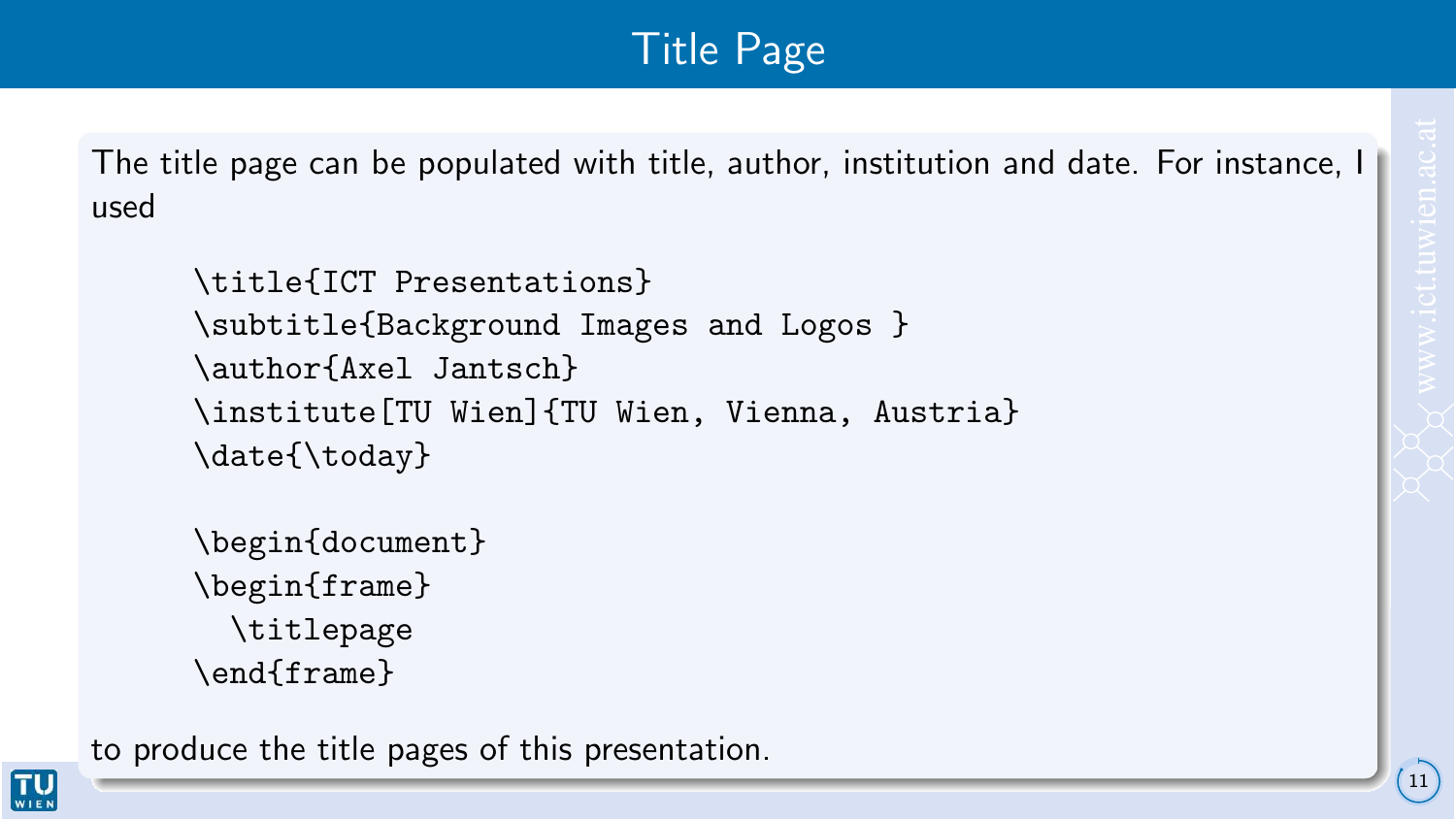Beamer can be used with different aspect ratios: 4:3, 16:10, 16:9, 14:9, 12.5:10, 12.8:9.6, and 13.5:9 as documentclass option, e.g.

\documentclass[aspectratio=169]{beamer}

The ICT template usually scales the logos and pictures by keeping the original aspect ratios, so it can handle the different beamer aspect ratios well. The exception is the background file for the main frames (not for the first or last frames), because there the TU Wien logo is part of the background file and gets distorted when used in different aspect ratios.

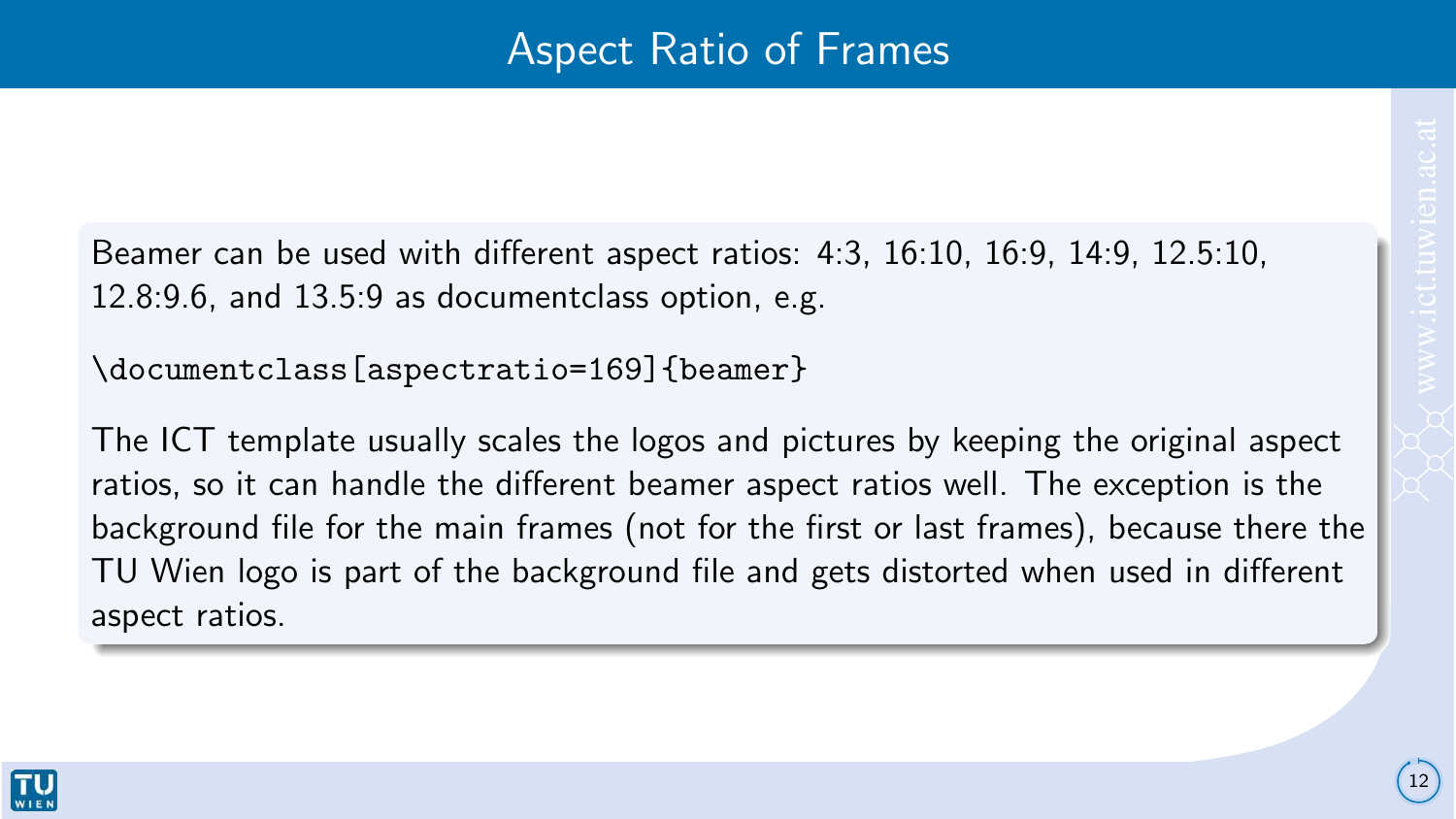With version 0.5.3 we support the aspect ratios 4:3 and 16:9 with three different background files:

- ICT-Background-43.pdf
- ICT-Background-169.pdf
- ICT-Background.pdf

The one is used which comes closest to the selected aspect ratio.

You can of course supply or own frame background with the option template option backgroundmain=YOURBACKGROUND.pdf.

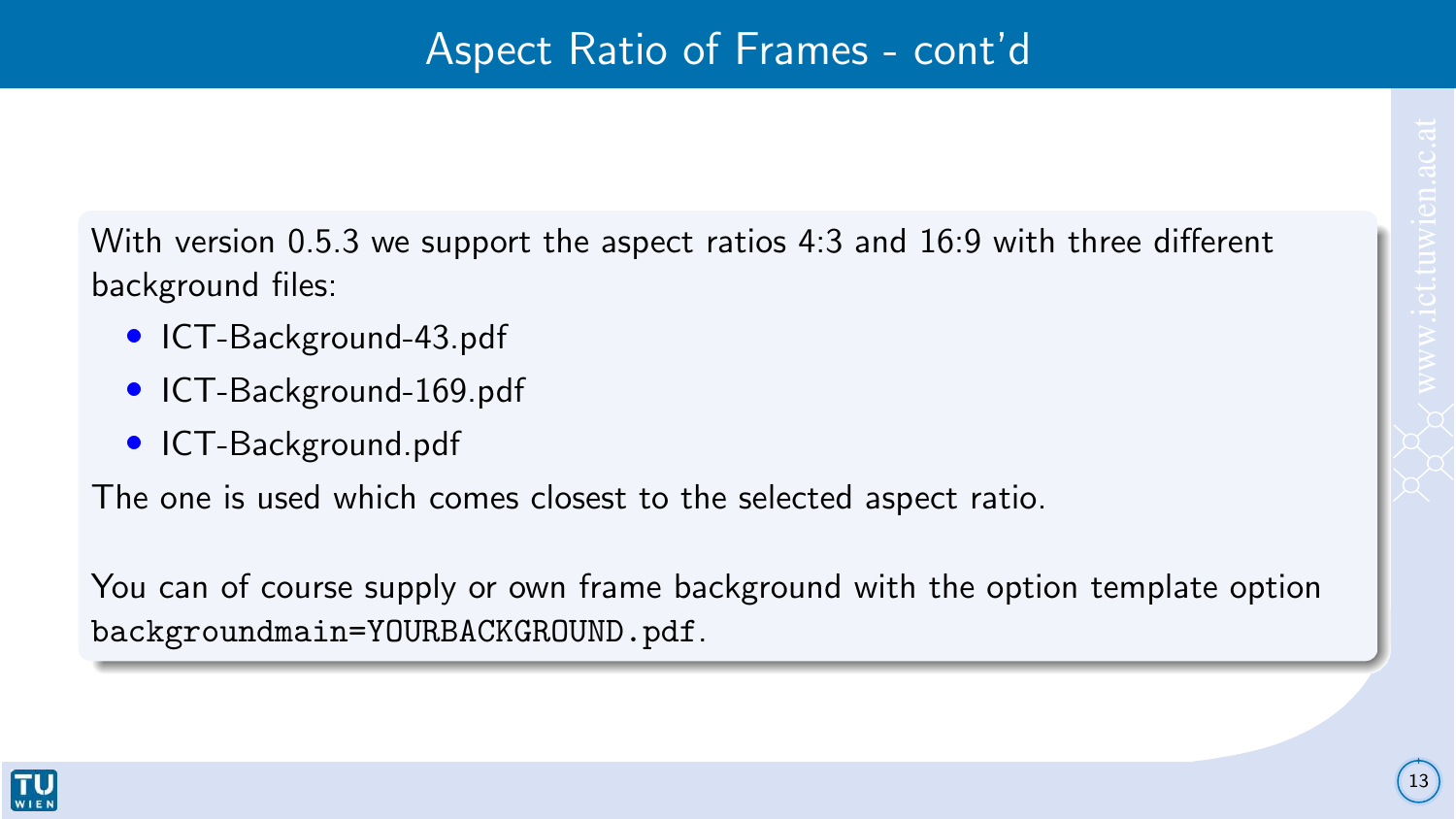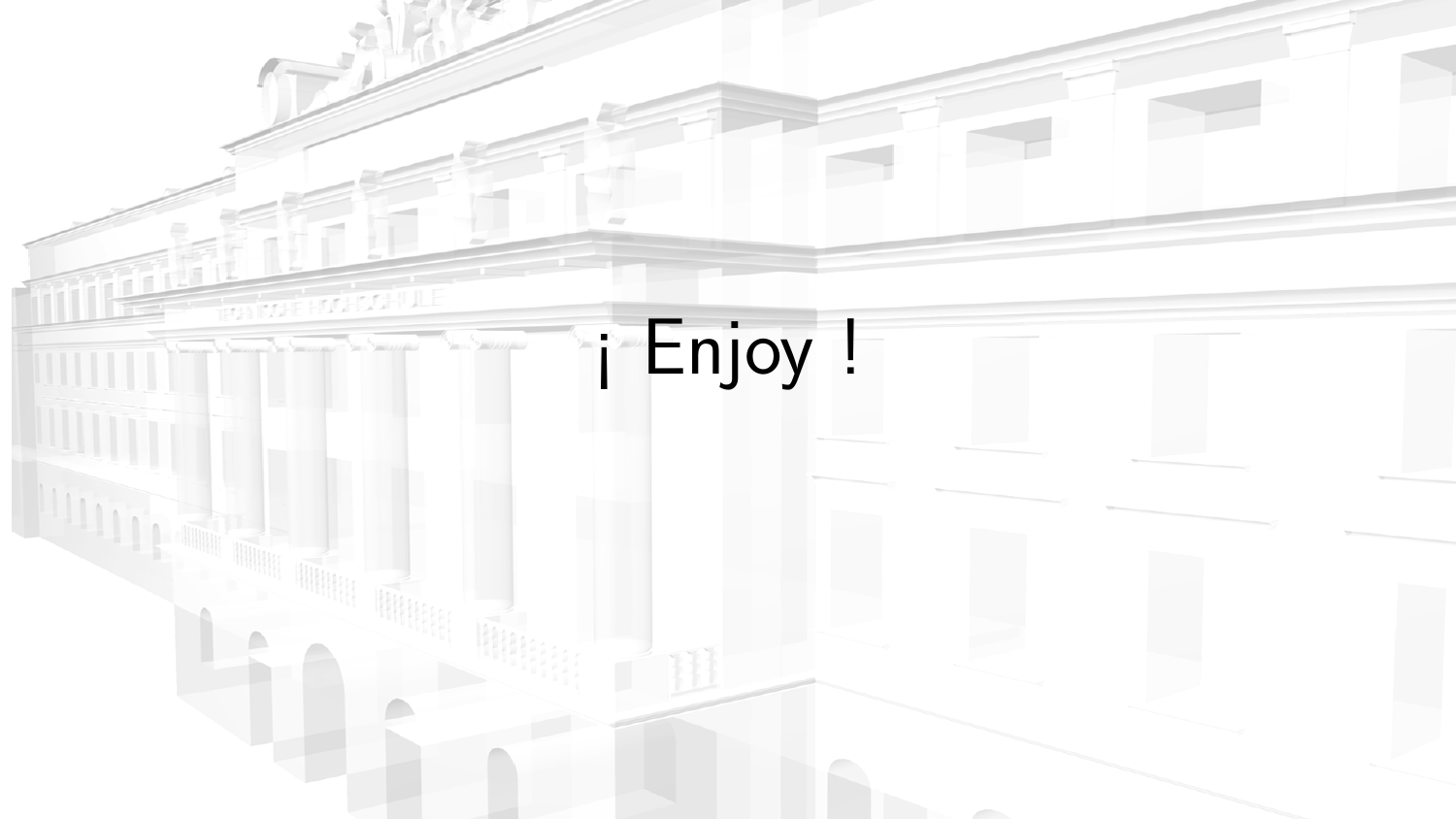## Backup Slides

A1

If you have backup slides, the frame numbering is restarted with A1, A2, ... for the backup slides, if you use

\usepackage{appendixnumberbeamer}

in the preamble, and then the command

\appendix

after your last slide and before the backup slides.